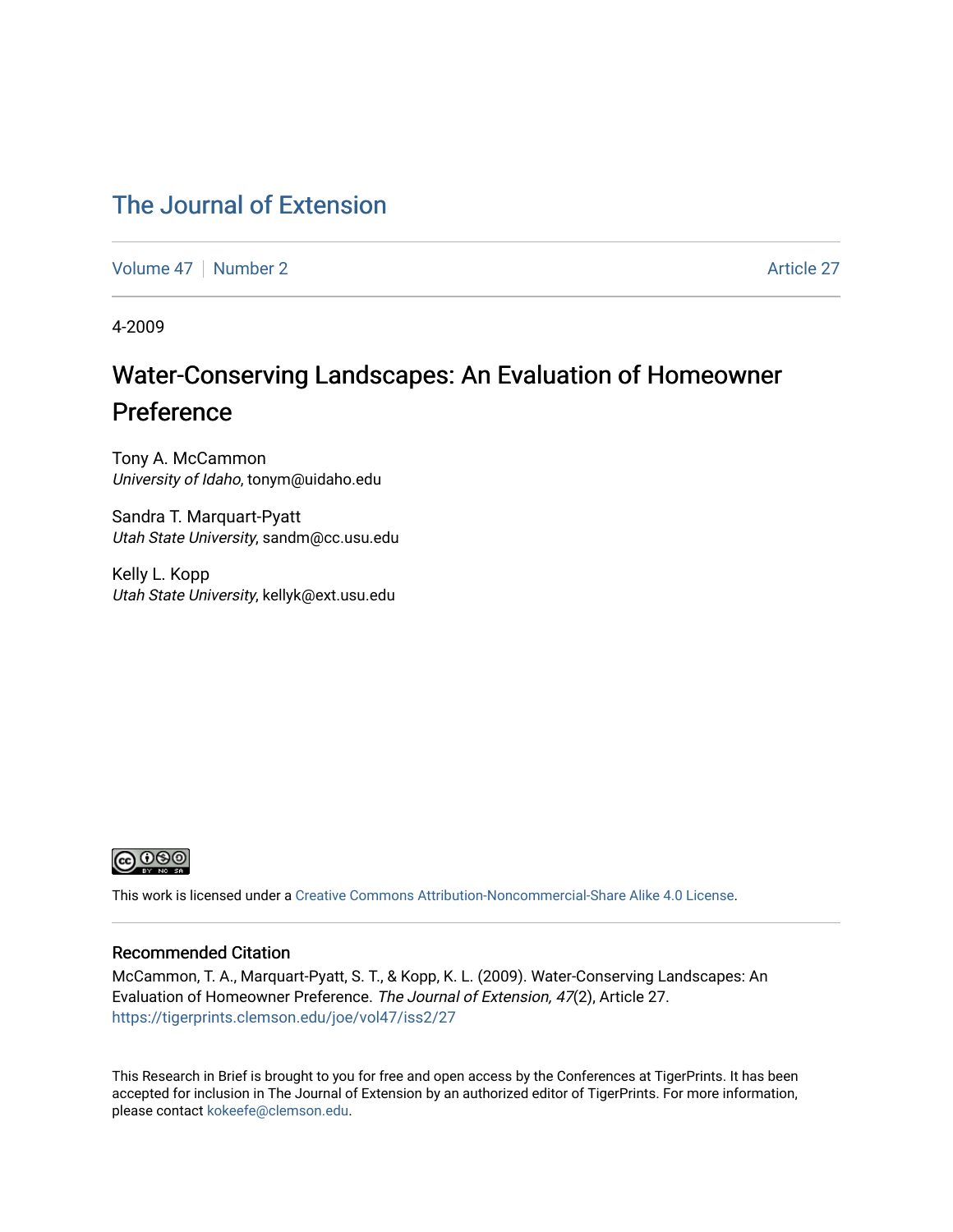

## **April 2009 Volume 47 Number 2 Article Number 2RIB5**

[Return to Current Issue](http://www.joe.org:80/joe/2009april/)

# **Water-Conserving Landscapes: An Evaluation of Homeowner Preference**

### **Tony A. McCammon**

Payette County Extension University of Idaho Payette, ID [tonym@uidaho.edu](mailto:tonym@uidaho.edu)

### **Sandra T. Marquart-Pyatt**

Department of Sociology, Social Work, and Anthropology Utah State University Logan, Utah [sandm@cc.usu.edu](mailto:sandm@cc.usu.edu)

### **Kelly L. Kopp** Department of Plants, Soils, and Biometeorology Utah State University Logan, Utah [kellyk@ext.usu.edu](mailto:kellyk@ext.usu.edu)

**Abstract:** Landscape preferences were assessed for three identically designed Xeriscapes™, differing only in the plant material, under both well-watered and drought conditions. The classes of plant material included traditional (high water use), intermediate (moderate water use), and native/adapted plant species of the Intermountain West (low water use). Landscapes were subjected to a 5-week dry-down period. Under drought conditions, respondents preferred drought/adapted and intermediate landscapes to traditional landscapes. A focus on Xeriscape™ education, practices, and visual exposure may result in greater adoption of Xeriscape™ practices by homeowners and may also result in significant residential water savings.

## **Introduction**

Drought and the increase in population throughout the Intermountain West area of the United States have created severe water shortages in the region. The population in the Intermountain West continues to grow faster than anywhere else in the United States, and homeowners there use approximately 60% of potable water to irrigate landscapes (Utah Division of Water Resources, 2003). Because water is a limited resource, the need for conservation of landscape irrigation water has become increasingly important.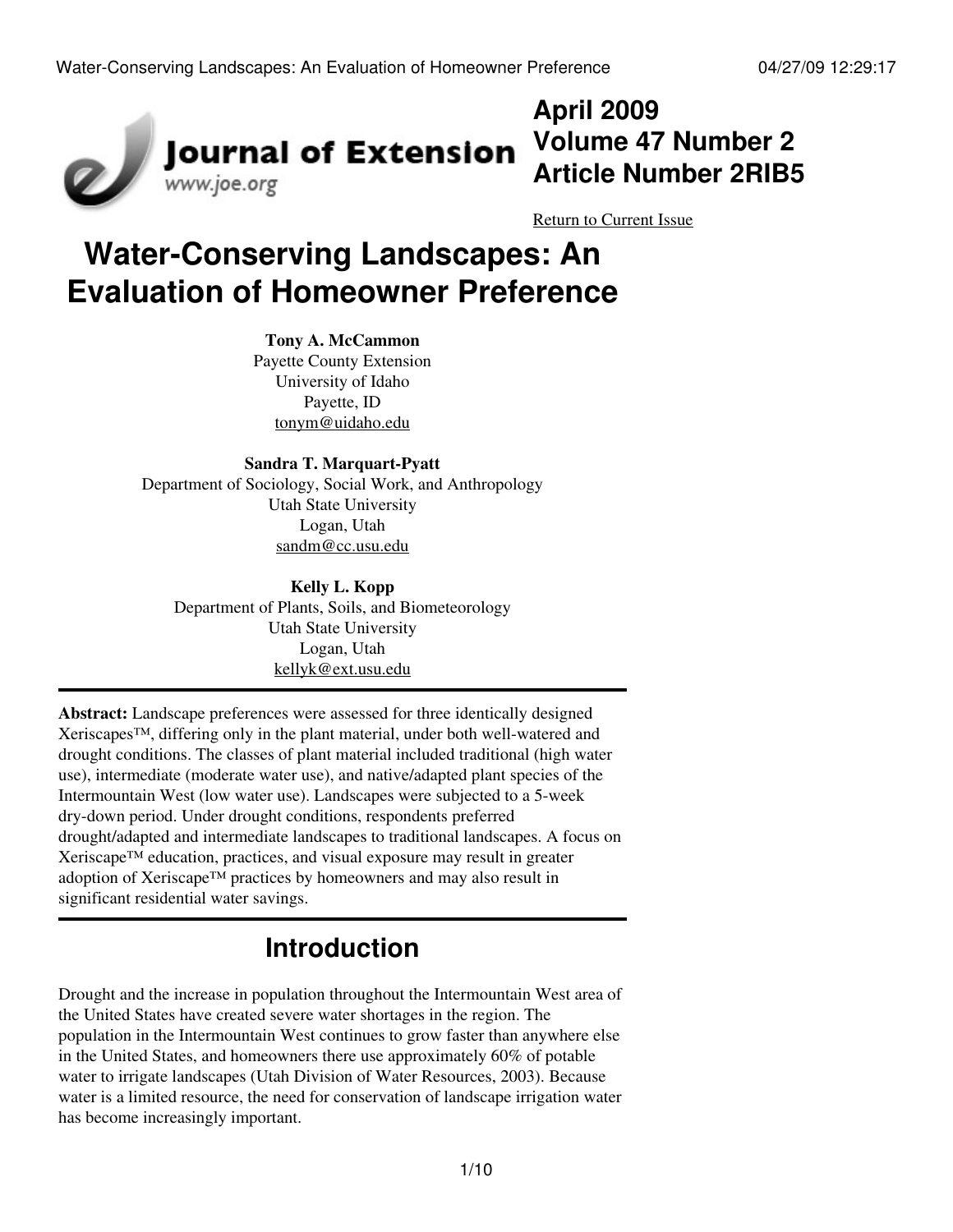Although water is used in high amounts for other purposes as well, "a landscape may serve as a visual indicator of water use to the general public due to its visual exposure" (Thayer, 1976). As homeowners become more aware of landscape water conservation alternatives, attitudes toward drought-tolerant landscapes may change throughout the United States. In 1979, Hancock suggested that residential landscape water conservation is "essential to establishing a successful water policy aimed at curbing use in all sectors of water conservation" (Hancock, 1979).

Since landscape water use represents a major portion of the water used in urban areas in the Intermountain West, there is considerable potential for providing water savings through landscape water conservation. Xeriscaping™ has been emphasized as one potential technique for conserving water in residential landscapes. The seven principles of Xeriscaping™ are:

- 1. Plan and design the landscape comprehensively from the beginning;
- 2. Create practical, usable turfgrass areas;
- Appropriately use perennials, trees, and shrubs and zone them together 3. according to the water needs of the plants;
- 4. Improve the soil where needed;
- 5. Use mulches;
- 6. Irrigate efficiently, and;
- 7. Maintain the landscape appropriately (Spranger, 1993).

Xeriscape™ practices have long been advocated by landscape architects, landscape designers, and horticulturists with little adoption (Thayer, 1982). This may be, in part, because homeowners are unaware of landscape water requirements and the potential for Xeriscapes™ to provide colorful, attractive landscapes.

Little research has been conducted on homeowner preferences for Xeriscapes™. A great deal of research, however, has been conducted on what a preference is and what psychological elements influence preferences for landscapes. Preference is an extremely useful measurement in landscape assessment research, and most differences in preference are probably influenced in one way or another by familiarity and knowledge (Kaplan & Kaplan, 1989).

Thayer (1982) used a preference survey to determine what public responses were to xeric landscapes. Identical plants were used in each of eight small landscapes,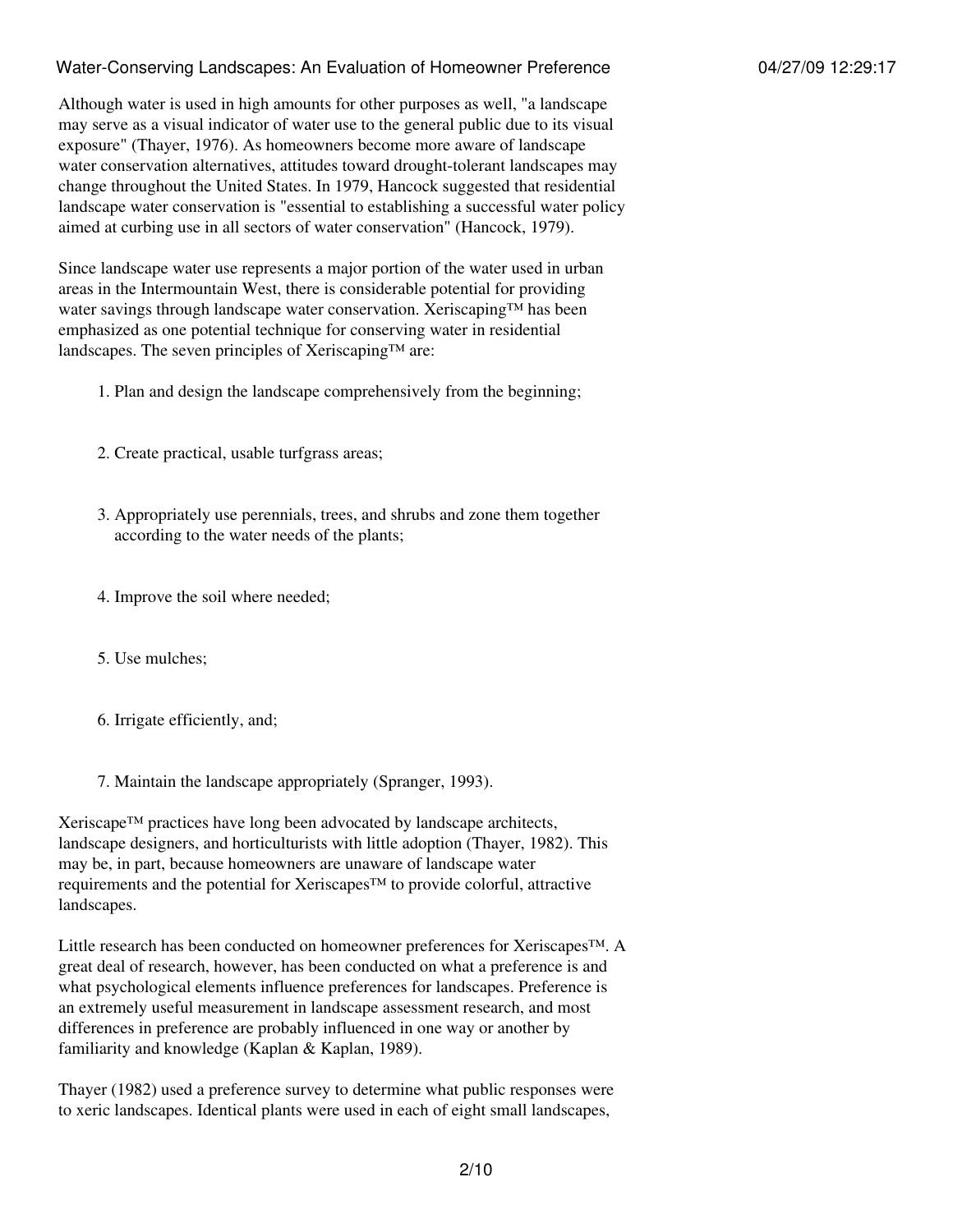differing only in groundcover. Thayer's research, although provocative, focused mainly on the ground cover and the preferences that homeowners had for the landscapes under well-watered and dry conditions. Research has not been conducted to compare preferences for integrated ornamental and turfgrass landscapes under well-watered and drought conditions.

## **Objectives**

The research reported here implemented design elements and survey instrumentation to evaluate the hypothesis that lower water use, xeric landscapes can be equally or more aesthetically acceptable than higher water use, traditional landscapes.

The specific objectives of this research were:

- 1. To compare homeowner perceptions of three landscapes differing only in plant material, and
- 2. To assess homeowner knowledge of Xeriscaping™ and how that knowledge might or might not influence attitudes toward different landscape plant materials.

## **Materials and Methods**

Three different landscapes were designed and constructed at the Utah Botanical Center Research Station located in Kaysville, Utah (41°1'59" North, 111°56'10" West). The test site has a high mountain desert climate, with temperature extremes ranging from -30 C in January to 41 C in July. Average daily temperatures range from -4 C in January to 24 C in July. Soil at the test site is a Kidman fine sandy loam (coarse-loamy, mixed, mesic Calcic Haploxeroll) (United States Department of Agriculture, 1968).

### **Experimental Design**

Landscape plant materials included (traditional [high water use], intermediate [moderate water use], and native/adapted plant species of the Intermountain West [low water use]). Planting plans for the landscapes were spatially identical (Figure 1), and landscapes differed only in plant material. For example, each landscape contained one evergreen tree [traditional-Pinus heldreichii (Antoine) Markgr. ex Fitschen, intermediate-Pinus aristata Elgelm., and native/adapted - Pinus edulis Engelm.] (Figure 2). Turfgrasses planted in the landscapes were Poa pratensis L. (traditional), Festuca arundinacea Schreb. (intermediate), and Buchloe dactyloides (Nutt.) Engelm. (native/adapted). Landscape material was purchased from local retail nurseries and installed using accepted horticultural practices.

> **Figure 1.** Conceptual Landscape Design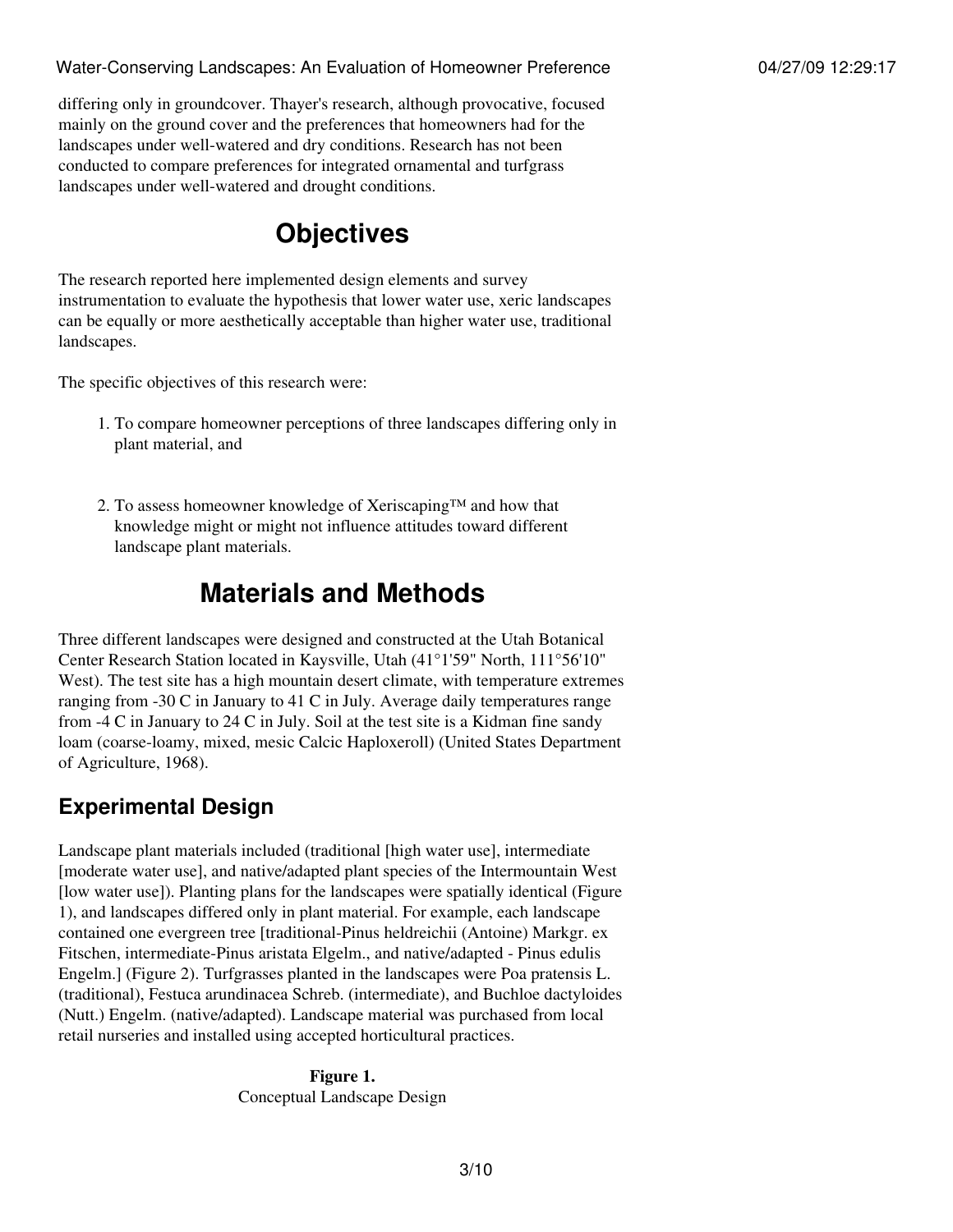

**Figure 2.** Examples of Different Plant Materials in the Landscapes



**Figure 3.** Installation of Ornamental Plants and Drip Irrigation System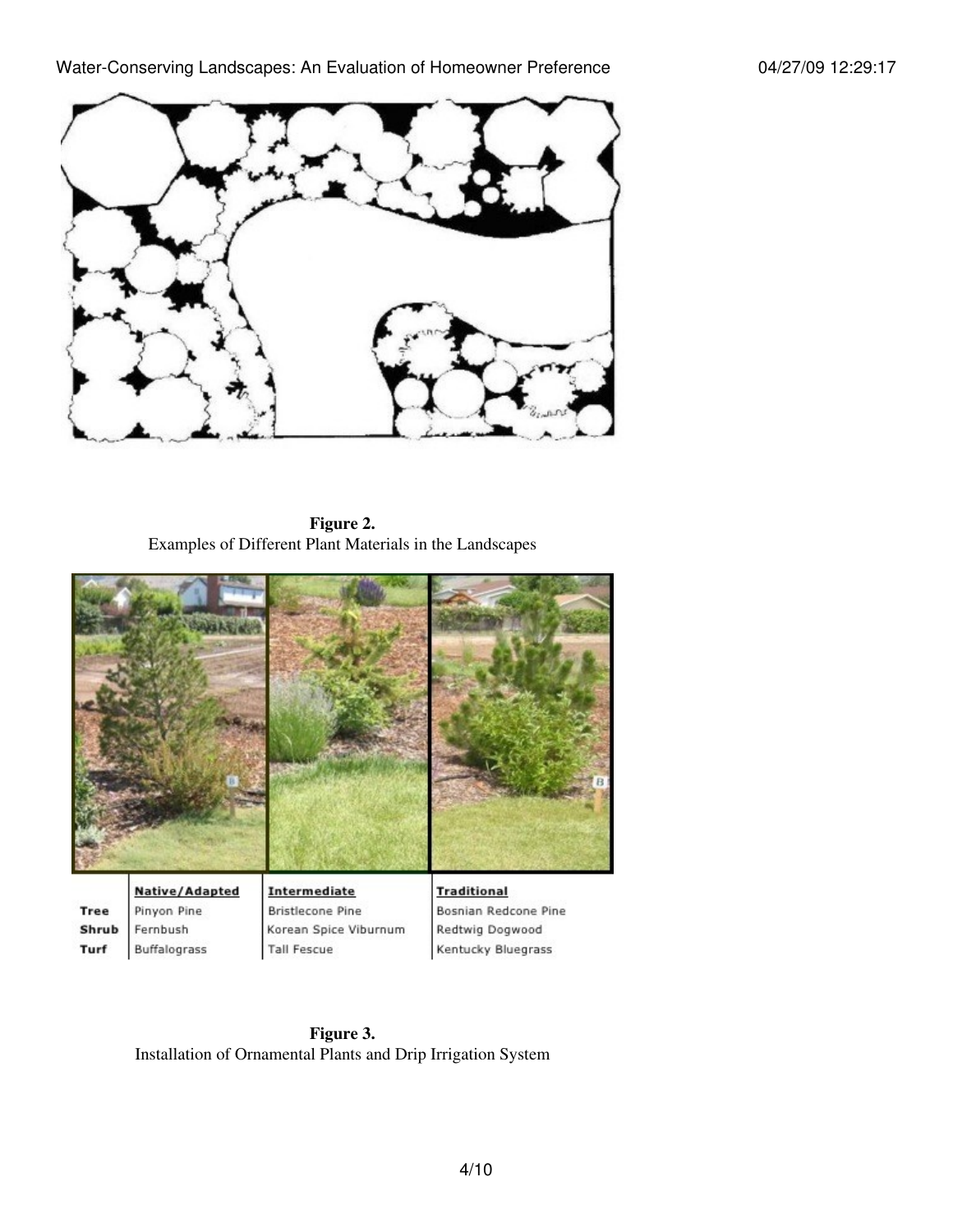

Once the landscapes were installed, a 1-year long establishment period began in which the plants were irrigated to prevent any moisture stress. The public preference survey was conducted the following summer both before and after a 5-week-long dry-down period in which the landscapes were not irrigated.

### **Survey**

Part 1 of the survey instrument included seven-point, bipolar adjective scale (like dislike) questions (Thayer, 1976). A seven-point Likert scale was used, with "1" meaning "strongly dislike," "4" meaning "neutral," and "7" meaning "strongly like." Part 2 of the survey instrument included semantic, differential scale questions. Part 3 of the survey instrument included demographic questions (Thayer, 1982).

In June of 2005, the study population, adults over the age of 18 who owned homes within a 10-mile vicinity of the test site, was invited to participate in the survey. Follow-up reminders were sent to the study population with a map and directions to the landscapes. Three different days were offered for participation, and subjects were also offered a five-dollar gasoline gift card for participating.

As the study participants arrived at the experiment site, written and verbal instructions were given out along with the survey instrument. Each survey instrument contained detailed questions concerning the three landscapes, and participants viewed each type of landscape from three different positions (Figure 4) and answered questions that assessed their reaction to the overall color schemes and appearances of the landscapes. Similarly, the participants were asked for their overall opinion of the grass texture in each landscape and an overall opinion of each landscape. As they completed the survey for each type of landscape, the participants moved on to the next type of landscape and answered the same set of questions until all three landscape types had been viewed and evaluated.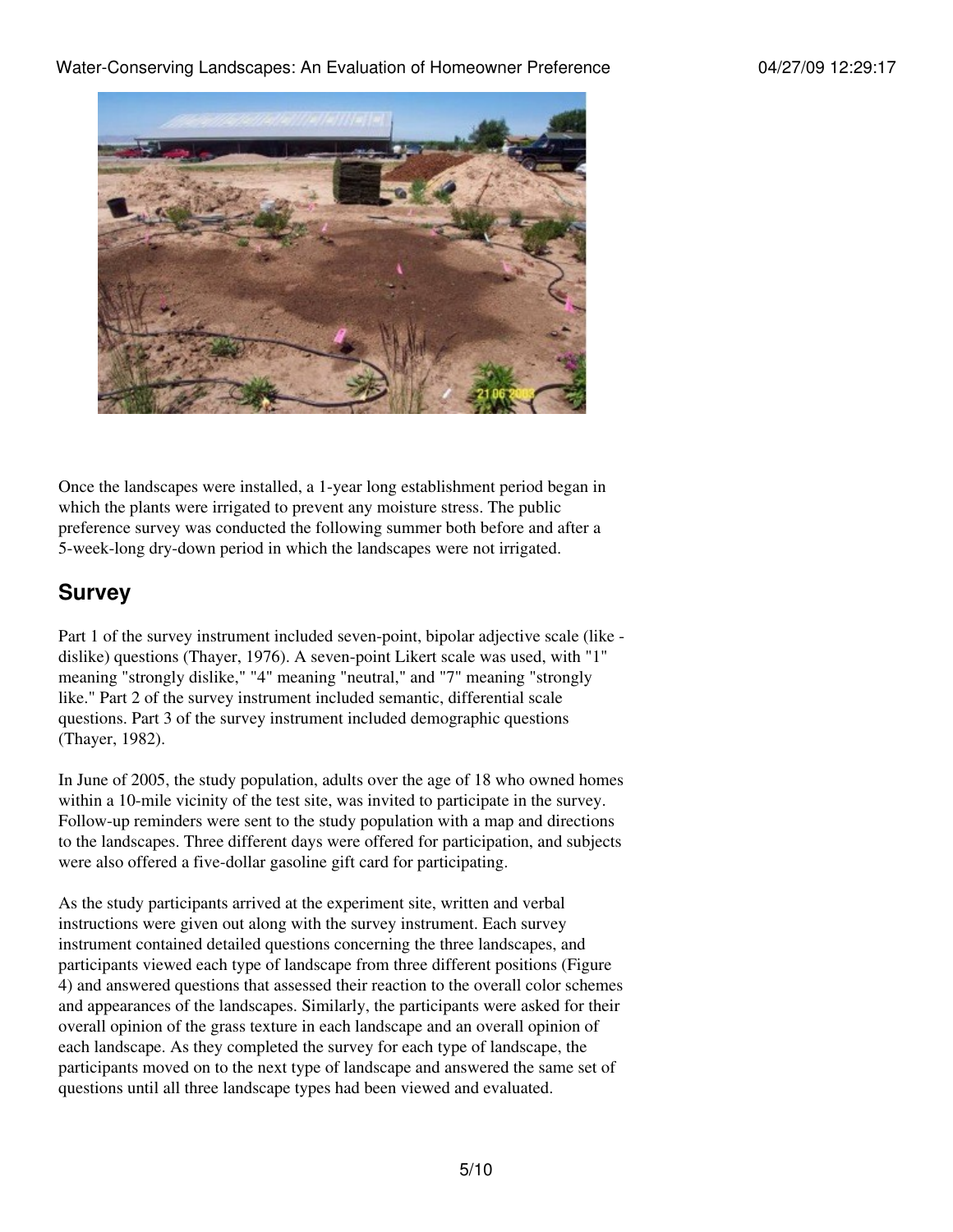**Figure 4.** Location of Survey Positions Within the Landscape.



The first survey was conducted in June 2005 (days 167-169) before the dry-down began. A follow-up survey was conducted the following week to increase the number of participants. A second survey was conducted in August 2005 (days 216-218) at the end of the dry-down period.

## **Results and Discussion**

In June of 2005, a total of 66 subjects responded over six scheduled survey days. June respondents were similar in certain respects to the Davis County census record (United States Census Bureau, 2000). Some notable differences for June include the percentage of female respondents (63% in survey compared with 50%), age (60 years for the sample versus 27 years in Davis County), income (76% compared with 55% having household incomes above \$50,000), and educational levels.

In August of 2005, a total of 132 subjects responded over three scheduled survey days. The characteristics of the sample population from August were similar in many respects. Differences existed with respect to 60% percent female, a median age of 58, over half having attained a four-year college degree, and 64% reporting household income above \$50,000. These differences can, in some respects, be explained by our strategy of sampling homeowners, with the possible exception of the proportion of female respondents.

The highest opinion ratings and preferences of the respondents in June were for the traditional landscape (Table 1). However, they favored the appearance of the turfgrass in the intermediate landscape (*Festuca arundinacea* Schreb.) over any of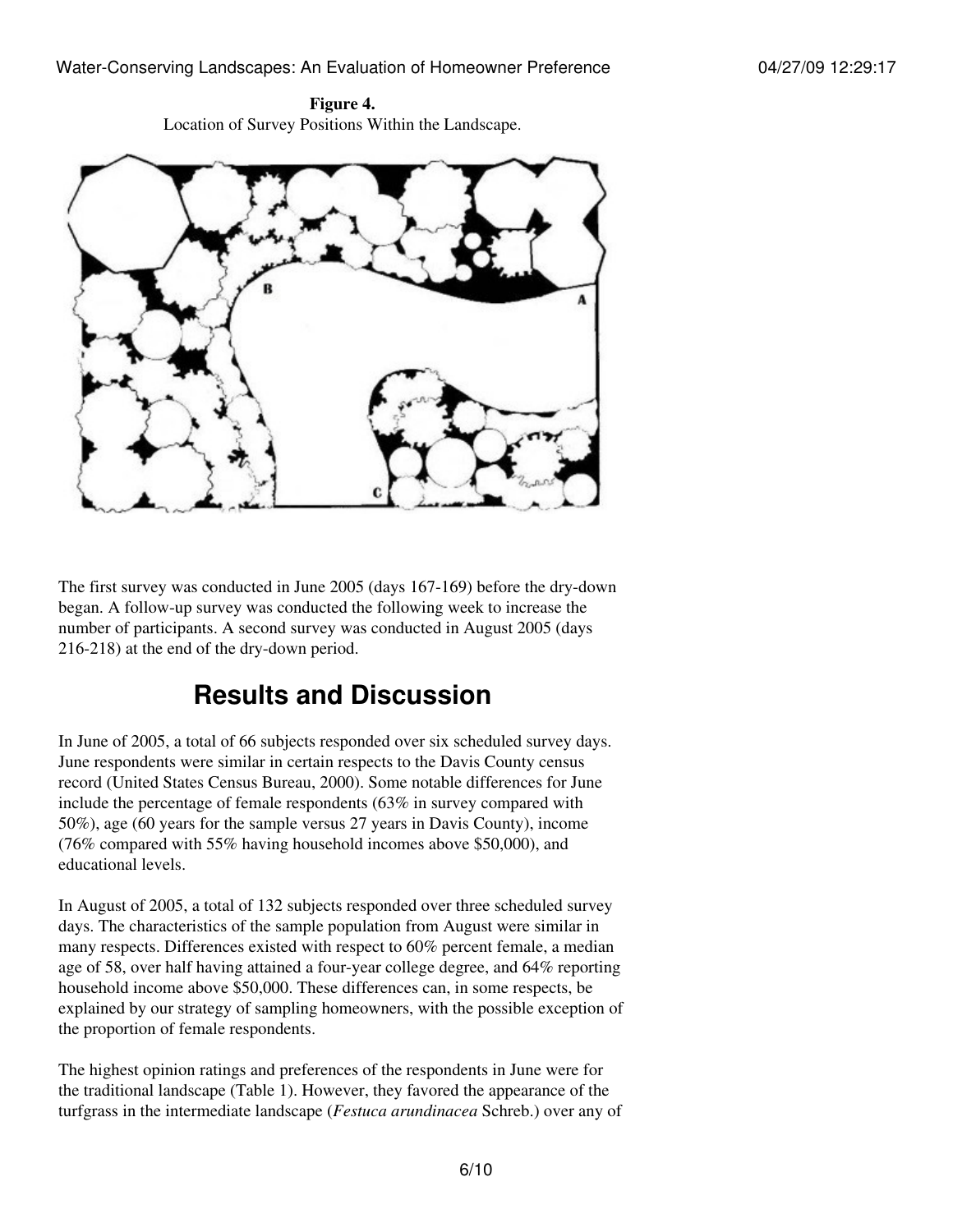the other turfgrasses in the study (Table 1). In the native/adapted landscape, 69% of respondents somewhat to strongly liked the color scheme of the landscape. And statistical tests of differences in the survey items show considerably more similarities than differences in preferences (the latter of which were linked with turf perceptions).

Respondents' perceptions of the landscapes in August were different than those from June during the well-watered conditions. For example, though not statistically different, the preference of the August respondents was for the intermediate landscape overall, whereas June respondents preferred the traditional landscape (Table 1). Thirty-eight percent of August respondents disliked or strongly disliked the turfgrass in the traditional landscape after the dry-down, whereas 39% liked or strongly liked the turfgrass in the intermediate landscape (Table 1).

The native/adapted landscape, which bloomed profusely in June, was flowerless during the August survey, and the preference for this landscape dropped slightly in August (Table 1). However, the 0.5-point drop in mean preference for the native/adapted landscape was less than the 1 to 1.5-point drop in mean preference for the traditional landscape. And mean difference tests point to more differences than similarities (the latter of which were linked with turf between water-wise and native landscapes). Thus, the physical changes in the landscapes as a result of the dry-down are to some extent reflected in perceptions, given how the different landscape types fared over the course of the summer.

#### **Table 1.**

Descriptive Statistics for Landscape Preference Types for June and August Surveys (Likert Scale Where 1=Strongly Dislike and 7=Strongly Like with Standard Deviations in Parentheses)

|                                             | June Survey $(N=66)$                           |  |  |
|---------------------------------------------|------------------------------------------------|--|--|
|                                             | <b>Traditional Intermediate Native/Adapted</b> |  |  |
| <b>Overall Color Scheme from Position B</b> | 5.03(1.30)<br>4.94(1.26)<br>5.35(1.09)         |  |  |
| <b>Overall Appearance from Position B</b>   | 4.92(1.23)<br>4.74(1.32)<br>5.27(1.12)         |  |  |
| <b>Grass Texture</b>                        | 4.79(1.17)<br>3.11(1.37)<br>5.14(1.07)         |  |  |
| Appearance of the Grass                     | 5.15(1.08)<br>3.02(1.32)<br>4.98(1.14)         |  |  |
| Overall Opinion of the Landscape            | 5.05(1.01)<br>4.55(1.18)<br>5.41(1.10)         |  |  |
|                                             |                                                |  |  |

Respondents from both survey periods understood the concept of Xeriscaping™ and had a basic knowledge of the seven principles of Xeriscaping™. For example, three-fourths of respondents in both surveys agreed or strongly agreed that Xeriscape™ designs can result in visually pleasing residential landscapes (Table 2). It is thus possible that individuals with some knowledge of Xeriscaping™ may have different preferences for landscapes under drought stress.

#### **Table 2.**

Xeriscape™ Knowledge of Respondents (June and August 2005)

### **JuneStrong Disagree/DisagreeNeutralStrongy Agree/Agree**

Xeriscape™ designs can result in a visually pleasing residential landscape1.322.576.0 Residential Xeriscape™ designs include some areas of turf or grass lawns1.527.671.1 **AugustStrong Disagree/DisagreeNeutralStrongly Agree/Agree**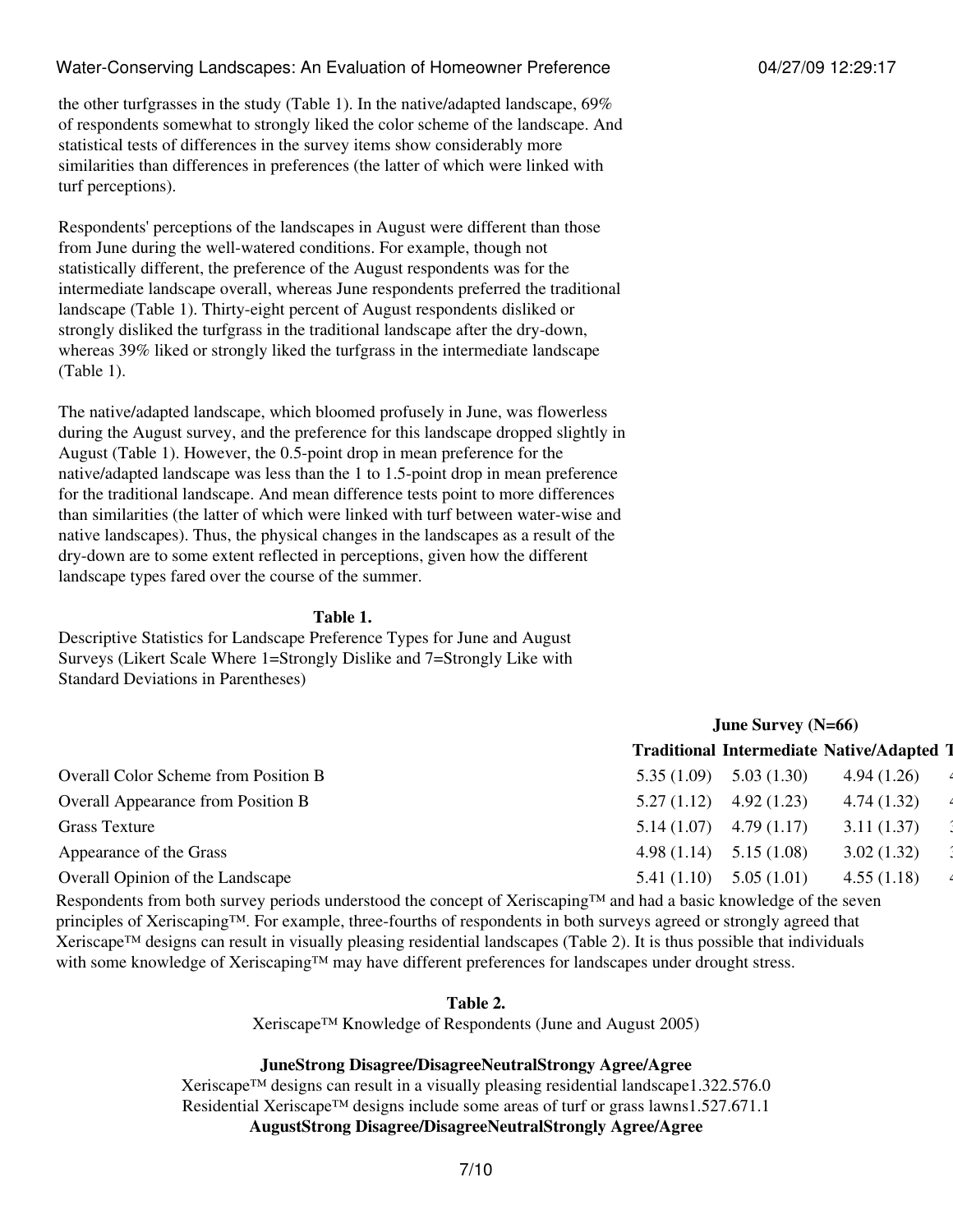Xeriscape™ designs can result in a visually pleasing residential landscape3.921.123.7 Residential Xeriscape™ designs include some areas of turf or grass lawns.1.323.775.0

When participants were asked what percent of drinking water supplied to cities in the Rocky Mountain region was used for landscape irrigation, 64% of respondents in June and 63% of respondents in August answered either 60% or 75% (Table 3). This finding further indicates participants' familiarity with water issues in the region.

| Table 3.                                                  |  |
|-----------------------------------------------------------|--|
| Water Use Knowledge of Respondents (June and August 2005) |  |

| June                                                                                                                                | $15\%$ | $30\%$  | 45%      | $60\%$   | 75%   | $90\%$  | $100\%$ |
|-------------------------------------------------------------------------------------------------------------------------------------|--------|---------|----------|----------|-------|---------|---------|
| What percent of the drinking water<br>supplied to cities in the Rocky<br>Mountain region is being used for<br>landscape irrigation? | 8.0%   | $6.7\%$ | $17.3\%$ | 26.7%    | 37.3% | $4.0\%$ | $0.0\%$ |
| <b>August</b>                                                                                                                       | $15\%$ | $30\%$  | 45%      | 60%      | 75%   | $90\%$  | $100\%$ |
| What percent of the drinking water<br>supplied to cities in the Rocky<br>Mountain region is being used for<br>landscape irrigation? | 2.7%   | 12.1%   | $17.5\%$ | $30.2\%$ | 32.9% | $4.7\%$ | $0.0\%$ |

Many of the respondents in June were familiar with Xeriscapes™, having seen them before in person (87%), whereas only 14% had never seen a Xeriscape™ (Table 4). Respondents in August were as familiar with Xeriscaping™ as June respondents, with 74% of respondents having viewed Xeriscapes™ in person. All of the August respondents reported having seen a Xeriscape™ design previously on at least one occasion (Table 4).

**Table 4.** Familiarity with Xeriscapes™

| Familiarity with Residential Xeriscape <sup>TM</sup> Designs<br>Other than the landscapes surveyed today, have you ever seen a residential Xeriscape <sup>TM</sup><br>landscape? If so, in what way? |       |         |  |  |
|------------------------------------------------------------------------------------------------------------------------------------------------------------------------------------------------------|-------|---------|--|--|
|                                                                                                                                                                                                      |       |         |  |  |
| In person                                                                                                                                                                                            | 87.0% | 74.6%   |  |  |
| On television, video                                                                                                                                                                                 | 18.0% | 33.3%   |  |  |
| In magazines or books                                                                                                                                                                                | 27.0% | 37.3%   |  |  |
| Lecture or public presentations                                                                                                                                                                      | 5.0%  | $6.4\%$ |  |  |
| N <sub>0</sub>                                                                                                                                                                                       | 13.7% | 13.7%   |  |  |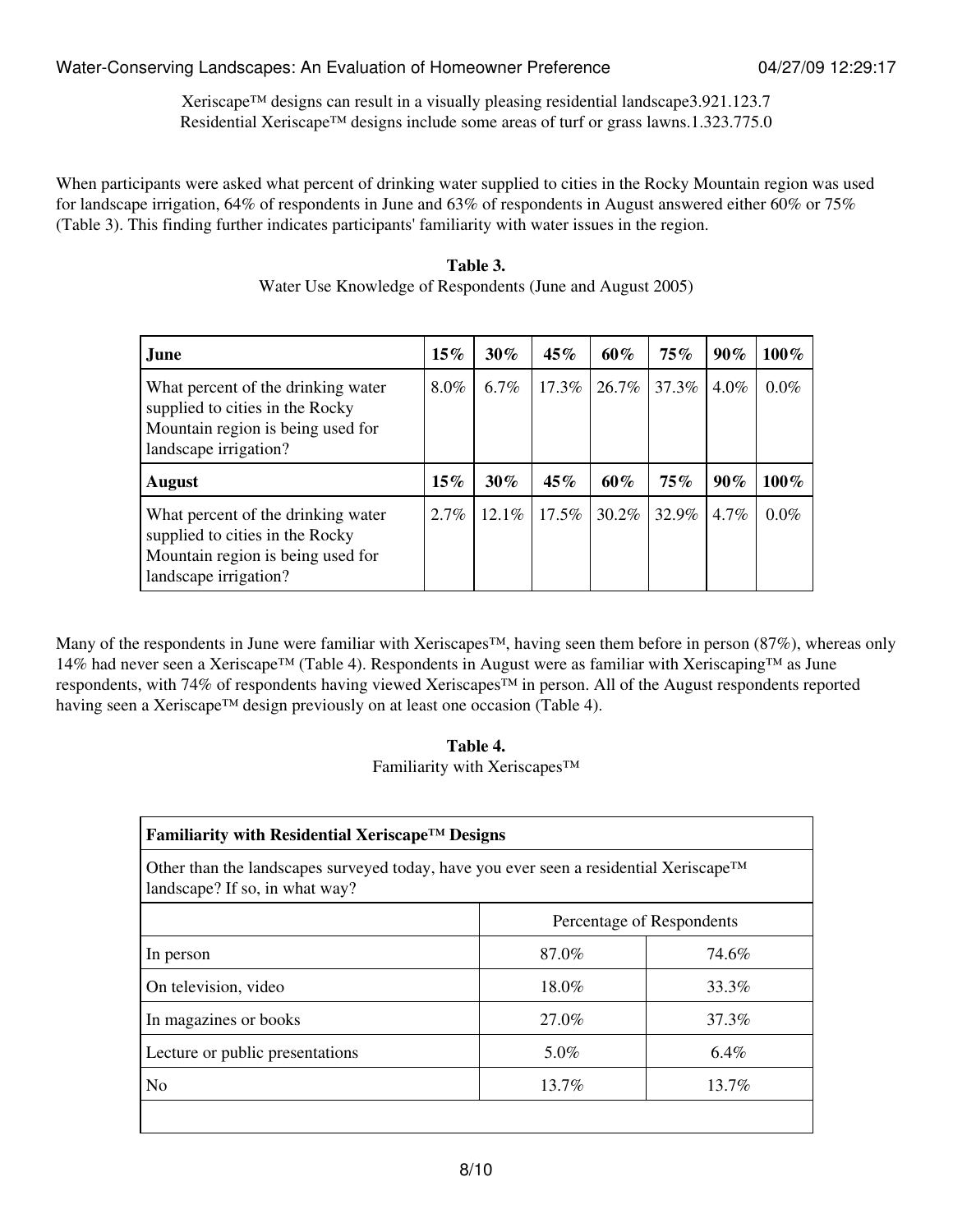| How many times have you seen a residential Xeriscape™ design?       |                |         |  |  |  |  |
|---------------------------------------------------------------------|----------------|---------|--|--|--|--|
| Once                                                                | 11.7%          | 8.8%    |  |  |  |  |
| Two or three times                                                  | 46.7%          | 36.0%   |  |  |  |  |
| More than three times                                               | 41.7%<br>55.3% |         |  |  |  |  |
|                                                                     |                |         |  |  |  |  |
| During what season(s) have you seen residential Xeriscape™ designs? |                |         |  |  |  |  |
| Spring                                                              | 73.1%          | 73.9%   |  |  |  |  |
| Summer                                                              | 25.0%          | 24.3%   |  |  |  |  |
| Fall                                                                | $0.0\%$        | 1.8%    |  |  |  |  |
| Winter                                                              | $1.9\%$        | $0.0\%$ |  |  |  |  |

## **Summary and Conclusions**

The results of the study reported here indicate that survey respondents from Davis County, Utah are familiar with Xeriscape™ principles and believe that Xeriscaping™ can result in aesthetically pleasing landscapes with the potential to conserve water. Under well-watered conditions, however, respondents still expressed higher opinions and preference for traditional landscape plant materials over the lower water-use intermediate and native/adapted landscape plant materials. Under drought conditions, respondents expressed higher opinions and preference for the intermediate landscape. Under drought conditions, respondents preferred the appearance of the grass in the intermediate landscape over the traditional landscape. The preference levels for the native/adapted landscape plant materials were similar under both well-watered and drought conditions and were neither negative nor positive.

As water resources become more scarce across the US and landscape irrigation is more scrutinized, an understanding of public landscape preferences will help to shape and target water conservation programs. Landscape water conservation programs often encourage the use of lower water use plant materials in landscapes to help decrease outdoor irrigation amounts, and the study reported here provides one example of how public preference information may be obtained and utilized.

Future survey research related to Xeriscaping™ should focus on different socio-economic classes, ethnic groups, or non-residents, because their knowledge of Xeriscaping™ and general landscape preferences could differ significantly from the participants in this study. This research could also be duplicated in other parts of the United States to develop an understanding of landscape preferences on a regional basis.

## **References**

Hancock, J. C. (1979). *Water conservation in housing*. Water Conservation Needs and Implementing Strategies Conference. The Franklin Pierce College, Rindge, NH.

Kaplan, R., & Kaplan, S. (1989). *The experience of nature: A psychological perspective*. New York: Cambridge University Press.

Spranger, A. M. (1993). *Water-conserving landscapes and computer visual simulation: an evaluation of preference*. MS Thesis. Utah State University, Logan, UT.